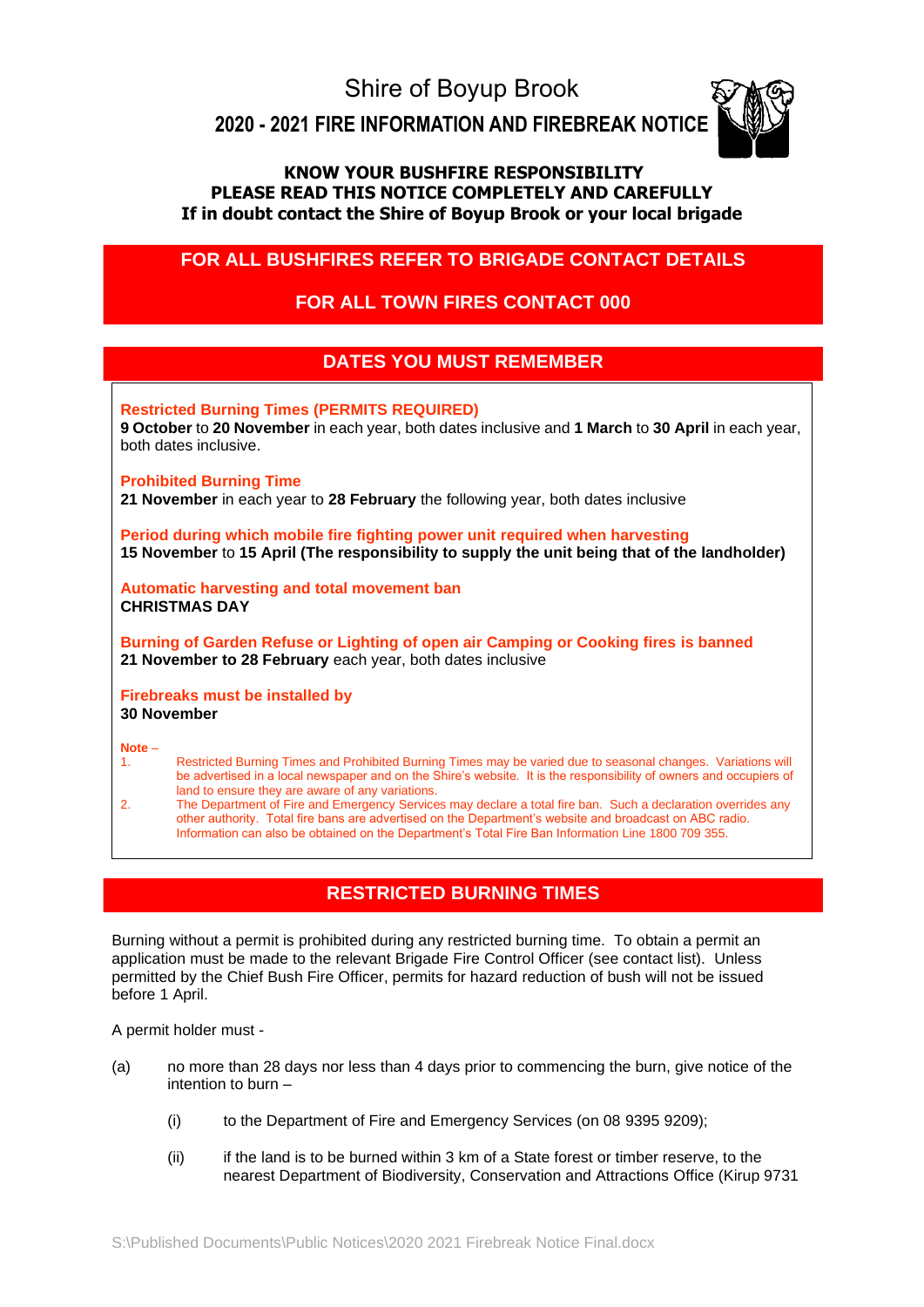6232 or Manjimup 9771 7988); and

- (iii) to the owner or occupier of any adjoining land;
- (b) comply with all conditions on the permit;
- (c) ensure he or she is aware of their obligations and responsibilities under section 18 of the *Bush Fires Act 1954* and regulation 15B of the *Bush Fire Regulations 1954* (as detailed on the reverse of the permit) during any restricted burning times.

See 'Vehicle and Equipment' below for particular requirements during any restricted burning time.

## **PROHIBITED BURNING TIMES**

All open air burning is prohibited during any prohibited burning time.

See 'Vehicle and Equipment' below for particular requirements during any prohibited burning time.

Note: subterranean clover may be burned during a prohibited burning time but only in accordance with a permit issued by the Shire.

# **VEHICLES AND EQUIPMENT**

#### **HARVEST AND TOTAL MOVEMENT BANS**

The Shire may declare a harvest and total movement ban at any time during a restricted or prohibited burning time. Christmas Day in each year is automatically a day on which a harvest and total movement ban is in force.

It is prohibited to use any vehicle with a combustion engine 'off road' during any period for which a harvest and total movement ban has been declared.

This includes any form of fuelled motor device such as, but not limited to –

- aircraft (which, except in an emergency, can only take-off or land on a cleared roadway)
- ride-on lawn mowers
- motorbikes and buggies
- model aeroplanes and cars.

'Off road' means anywhere (including a paddock or area of bush or forest) other than a road or track cleared of all vegetation to a minimum width of 2.5m.

Clover harvesting may still continue during a harvest and total movement ban provided –

- (a) any fire hazard in the area being harvested has previously been removed;
- (b) no combustion engine is less than 20m from the firebreak; and
- (c) no vehicle enters or leaves a paddock except on a cleared roadway.

Note: a holder of a clover burning permit must notify his or her base station (see contact list) on the day of the burn, unless the fire is to be lit after 6.00pm.

#### **For current information relating to harvest and total movement bans, phone 9765 1543.**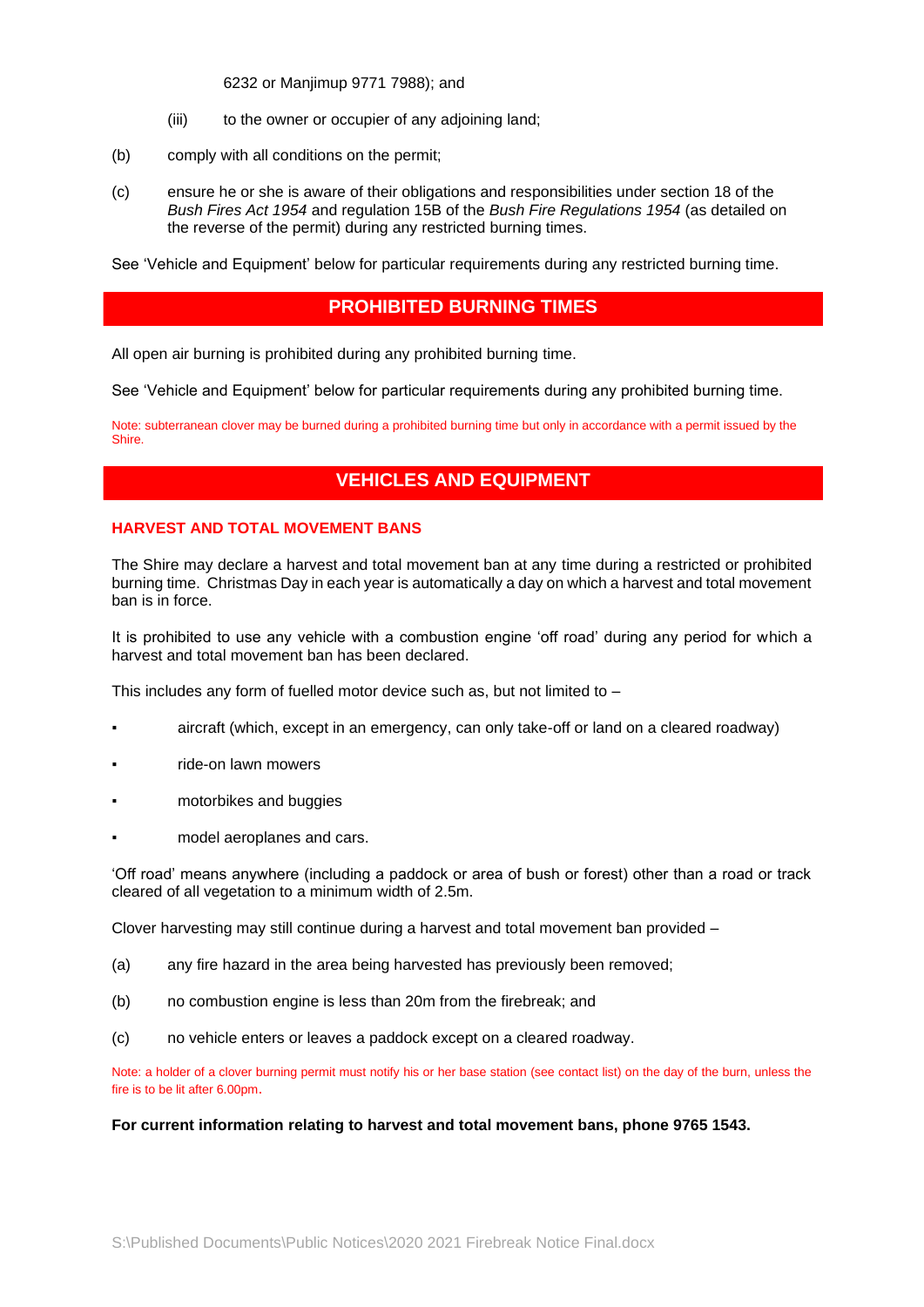#### **HARVEST MACHINES AND HEADERS**

It is prohibited to operate any harvesting machine or header in any crop during the restricted or prohibited burning times unless –

- (a) a working fire extinguisher is carried on the machine; and
- (b) a working mobile fire fighting unit is
	- (i) in the paddock being harvested, or adjacent to the entrance of that paddock;
	- (ii) filled at all times with at least 450L of water;
	- (iii) equipped with an efficiently operating pump; and
	- (iv) self-propelled or attached at all times to a suitable towing vehicle.

#### **WELDING APPARATUS AND ANGLE GRINDERS**

It is prohibited to operate any kind of welding apparatus or power operated abrasive cutting disk in the open air unless –

- (a) at least one fire extinguisher is provided at the place where the welding or cutting operation is carried out; and
- (b) that place is surrounded by a firebreak which is at least 5m wide.

#### **STUMP GRINDERS**

It is prohibited to operate a stump grinder without written consent (permit) during the restricted and prohibited burning times in a plantation tree farm and a motorised vehicle with an incorporated water tank containing at all times a minimum of 600L of water is on site, and within the same working compartment as the stump grinder and a fire extinguisher is carried within the machine.

## **FIREBREAKS**

Under section 33 of the *Bush Fires Act*, you are required to carry out the fire prevention work specified below on any land within the Shire that is owned or occupied by you.

The work must be carried out by 30 November, unless approved otherwise, and maintained throughout the summer months until 1 May.

If an owner or occupier fails to comply with these requirements, he or she may be issued with an infringement notice (penalty \$250) or prosecuted, and the Shire may carry out the required work at the cost of the owner or occupier.

If it is impractical for any reason to clear firebreaks, or to take measures in accordance with these requirements, you may apply to the Shire in writing before 11 November, for permission to provide firebreaks in alternative locations, or to take alternative measures to prevent the outbreak or spread of a bush fire. If permission is not granted in writing by the Shire, you must comply with these requirements.

#### **TOWN SITE LAND**

On all land located within a town site (except for land zoned Rural and Special Rural as shown in the Shire of Boyup Brook Town Planning Scheme No 2 (**Scheme**)), you must -

1. Where the area of land is  $2023m^2$  or less, clear the land free of all inflammable matter, except living trees and cultivated plants, shrubs and lawns, that are no greater than 5cm in height.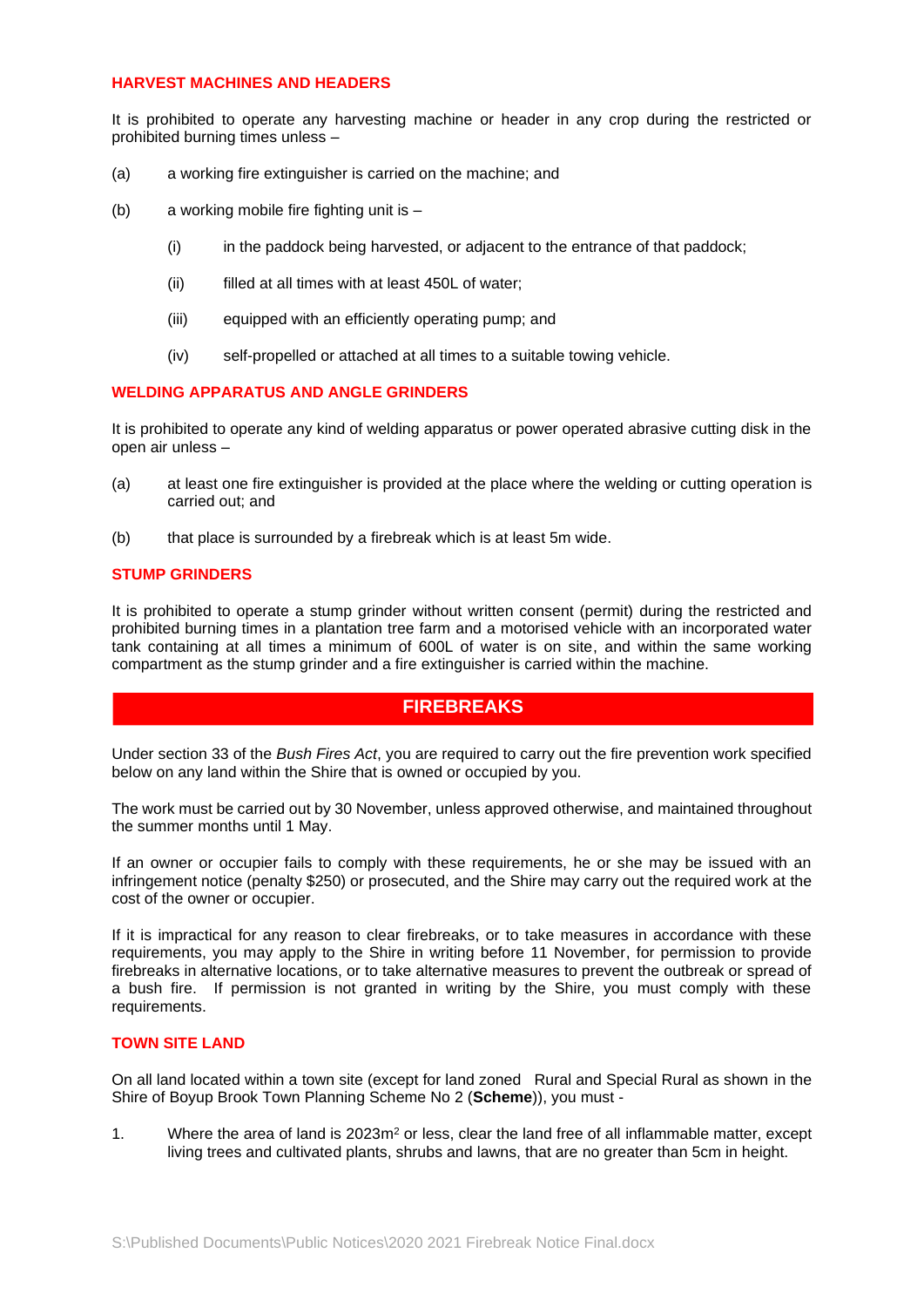2. Where the area of the land is in excess of  $2023m^2$ , clear a 2.5m wide bare earth firebreak immediately inside all external boundaries of the land or immediately surrounding all buildings on the land by removing all inflammable matter and vegetation within the 2.5m wide firebreak between the ground and 4m above the ground.

## **SPECIAL RURAL LAND**

On all land zoned Special Rural under the Scheme, you must -

- (a) clear a 2.5m wide bare earth firebreak immediately inside all external boundaries of the land by removing all inflammable matter and vegetation within the 2.5m wide firebreak between the ground and 4m above the ground; and
- (b) clear a 10m wide bare earth firebreak around all buildings and fuel storage areas by removing all inflammable matter and vegetation within the 10 metre wide firebreak between the ground and 4m above the ground.

### **RURAL LAND**

- 1. On land zoned Rural under the Scheme, you must **either**
	- (a) clear a 2.5m wide bare earth firebreak break immediately around all buildings, homesteads, hay sheds, fuel storage areas, caravans and mobile accommodation by removing all inflammable matter and vegetation within the 2.5m wide firebreak between the ground and 4m above the ground; and
	- (b) clear a second 2.5m wide bare earth firebreak break around all buildings, homesteads, hay sheds, fuel storage areas, caravans and mobile accommodation located not less than 20m nor more than 100m from the firebreak in paragraph (a) above by removing all inflammable matter and vegetation within the second 2.5m wide firebreak between the ground and 4 metres above the ground.

### **OR**

2. As an alternative to the two firebreak system described in 1, clear a 10m wide bare earth firebreak immediately around all buildings, homesteads, hay sheds, fuel storage areas, caravans and mobile accommodation by removing all inflammable matter and vegetation within the 10m firebreak between the ground and 4m above the ground.

### **Protective burning**

- 1. A permit from the Chief Fire Control Officer is required for any protective burning.
- 2. Subject to the approval of the Chief Fire Control Officer, protective burning around homesteads may be undertaken up to 15 December. (The Chief Fire Control Officer may approve arrangements beyond that date.)
- 3. A permit to undertake a homestead protective burn is also required from the Fire Control Officer for the area in question (see contact list). Subject to the requirements of the Fire Control Officer, a minimum of two mobile fire fighting units are generally required for a homestead protective burn between 4.00pm and 6.00pm and one mobile fire fighting unit with at least two people is generally required after 6.00pm.
- 4. Unless permission is given otherwise, one adult must be in attendance on the day following any protective burning around a house, hay shed etc.
- 5. Subject to any alternative arrangement permitted by the Chief Fire Control Officer, permits will not be issued for protective burning of bush before 1 April and no fires are to be lit before 1.00pm.
- 6. Prior to carrying out any burning of grassed or stubble areas, a 3m wide bare earth firebreak must be cleared immediately around the area to be burnt. All inflammable matter and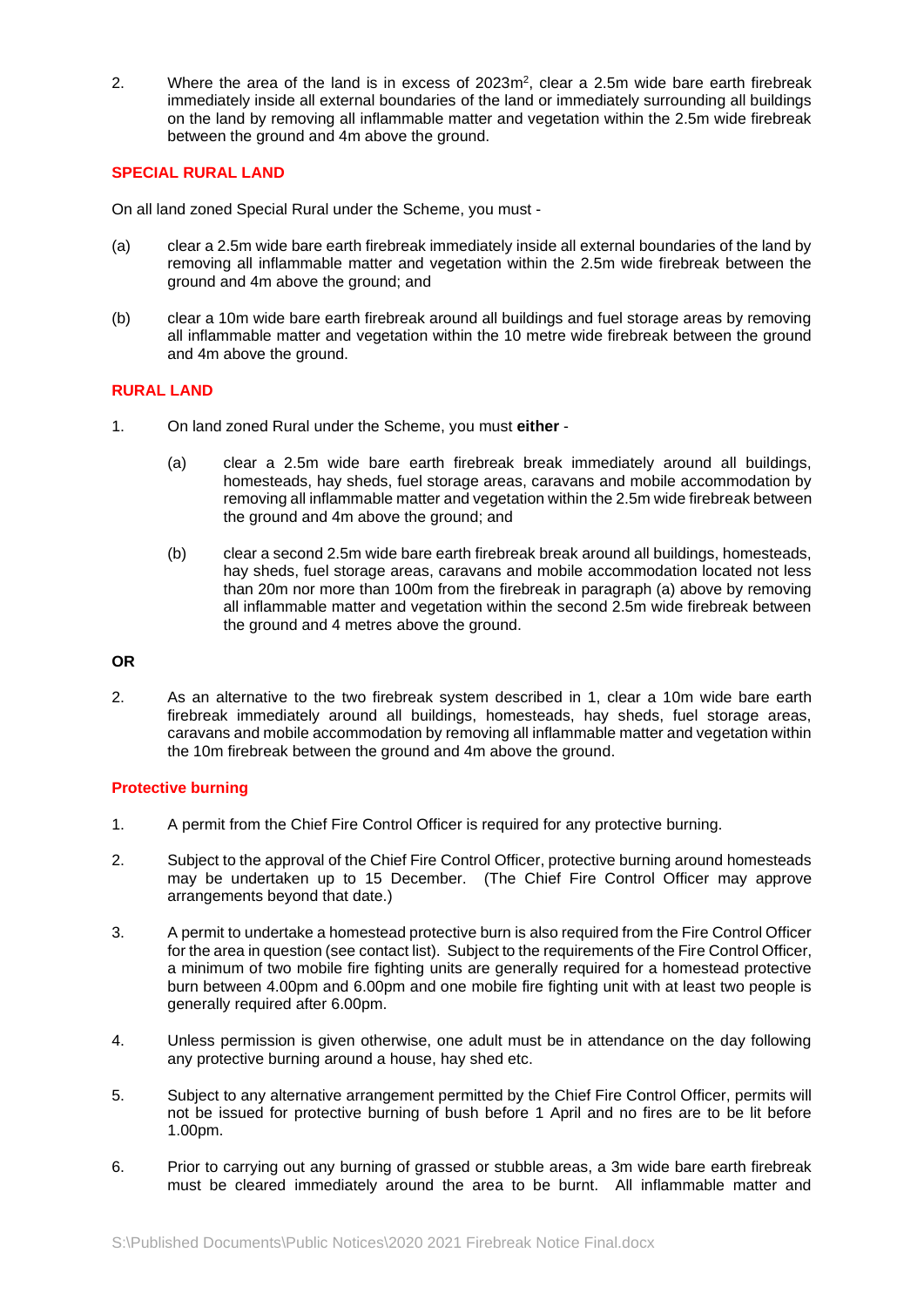vegetation between the ground and 4m above the ground within the 3m firebreak must be cleared.

- 7. (a) Up until 1 April, only the Chief Fire Control Officer can issue a permit allowing the burning of stubble before 4.00pm on any day. If such a permit is issued, 3 mobile fire fighting units will be required to be in attendance during the burn.
	- (b) After 1 April, the relevant Fire Control Officer (see contact list) may issue permits for the burning of stubble subject to such conditions as he or she thinks fit.

Note: for additional fire protection, owners and occupiers are urged to clean up roadsides wherever possible. Removal of logs, grass, etc will be considered following application for a permit.

#### **PLANTATIONS**

A plantation is defined as an area exceeding 3ha within a town site, or an area exceeding 20ha within a rural area, of trees planted for commercial purposes.

Up until the first harvest following the first planting of a plantation, the firebreak requirements for the plantation are those that applied for the fire season in which the plantation was approved by Council under the Scheme.

Further plantings and post harvest or coppice regrowth will be subject to the then current firebreak requirements.

Subject to the above, on all land on which there is a plantation, you must –

- (a) clear a 15m wide bare earth firebreak immediately inside all external boundaries of the land by removing all inflammable matter and vegetation to a height of 5m;
- (b) ensure all inflammable matter and vegetation greater than 5m above the ground is separated by no less than 10m;
- (c) where a plantation is divided into compartments
	- (i) if the compartments do not exceed 30ha, a 6m wide bare earth firebreak between compartments must be cleared by removing all inflammable matter and vegetation within the 6m firebreak between the ground and 5m above the ground:
	- (ii) if compartments exceed 30ha, a 10m wide bare earth firebreak between compartments must be cleared by removing all inflammable matter and vegetation within the 10m wide firebreak between the ground and 5m above the ground;
- (d) clear a 50m wide bare earth firebreak around all buildings and fuel storage areas by removing all inflammable matter and vegetation within the 50m firebreak between the ground and 5m above the ground;
- (e) where power lines pass through the plantation, clear firebreaks in accordance with Western Power specifications (consult Western Power – phone 13 10 87).

#### **BLUE GUM TRASH HEAPS**

A permit will be required for burning of tree plantation waste at any time throughout the year. Permits will only be issued by the Chief Bush Fire Control Officer and burning of blue gum trash heaps to be completed by 31<sup>st</sup> of August annually.

#### **CONSTRUCTION OF BUILDINGS**

Where a building is under construction on any land between 9 October and 1 May, the land must be cleared of all inflammable matter within a 15m radius of the construction site. The Chief Fire Control Officer and relevant Fire Control Officer will be notified by Shire staff of all building permits granted.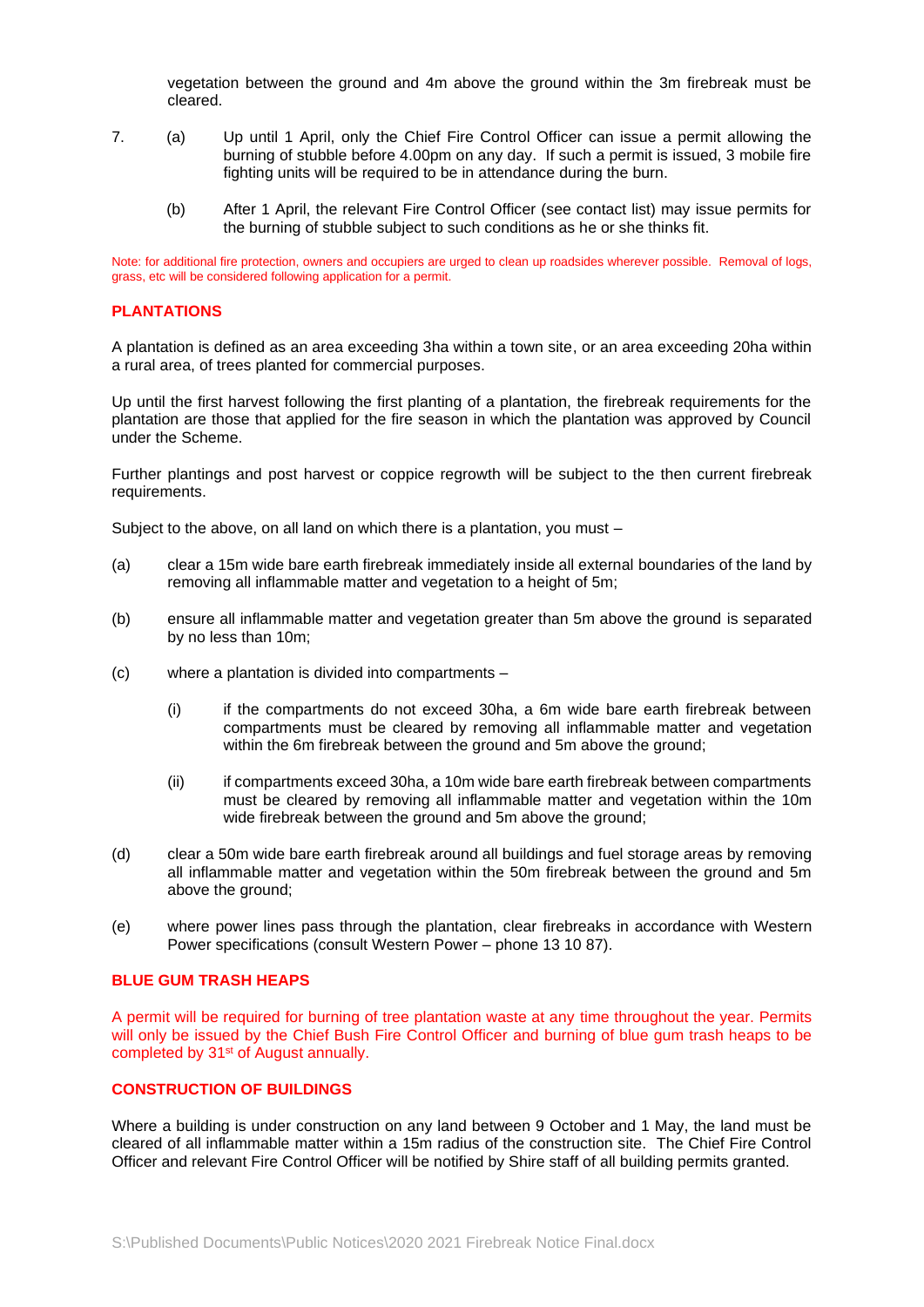# **GENERAL INFORMATION**

### **ROADSIDE BURNING**

#### **Roadside burning**

A permit is required to carry out any burning on a roadside at any time of the year. Further requirement will apply eq. Traffic management.

### **Protective clothing**

It is recommended that all fire fighters wear adequate protective clothing when fighting fires. Inflammable synthetic clothing is not considered sufficiently protective.

#### **Incinerators**

Any incinerator used to burn rubbish must be properly constructed. An open drum with or without a lid is not an appropriate incinerator.

An incinerator should be designed and constructed to prevent the escape of sparks or burning material and should be situated 2m or more away from any building for fence.

#### **Special orders**

The requirements specified in this notice are considered to be the minimum standard of fire prevention work required to protect not only individual properties, but the district in general. The Shire may issue separate special orders requiring owners or occupiers of specific areas to carry out additional hazard reduction work.

| <b>BRIGADE AND SHIRE CONTACTS</b><br><b>BASE SET CALL VL6X (HOTEL X-RAY)</b> |                    |           |                           |  |  |  |
|------------------------------------------------------------------------------|--------------------|-----------|---------------------------|--|--|--|
| <b>SHIRE CONTACT DETAILS</b>                                                 |                    |           |                           |  |  |  |
| <b>Shire Office</b><br>Manager of Works                                      |                    | 9765 1220 | 9765 1200<br>0427 651 222 |  |  |  |
| Supervisor (Works)                                                           |                    |           | 0448 833 102              |  |  |  |
|                                                                              |                    |           |                           |  |  |  |
| <b>X-RAY TEAM CONTACT DETAILS</b>                                            |                    |           |                           |  |  |  |
| <b>CHIEF FIRE CONTROL OFFICER</b>                                            |                    |           |                           |  |  |  |
| T Mead                                                                       | <b>HOTEL X-RAY</b> |           | 0497 671 340              |  |  |  |
| <b>1ST DEPUTY</b>                                                            |                    |           |                           |  |  |  |
| <b>B</b> Thompson                                                            | X-RAY 1            | 9767 3072 | 0427 673 072              |  |  |  |
| <b>2ND DEPUTY</b>                                                            |                    |           |                           |  |  |  |
| R Bingham                                                                    | X-RAY 2            | 9767 1280 | 0429 900 058              |  |  |  |
| <b>COMMUNICATIONS OFFICER</b>                                                |                    |           |                           |  |  |  |
| D Fortune                                                                    | X-RAY 3            | 9767 2061 | 0428 672 061              |  |  |  |
| <b>FIRE WEATHER OFFICER</b>                                                  |                    |           |                           |  |  |  |
| <b>B</b> Fairbrass                                                           | X-RAY 4            | 9767 3054 | 0428 673 054              |  |  |  |
| <b>DEPUTY WEATHER OFFICER</b>                                                |                    |           |                           |  |  |  |
| J Johnston                                                                   | EAST <sub>2</sub>  |           | 0429 780 226              |  |  |  |
| <b>TRAINING OFFICER</b>                                                      |                    |           |                           |  |  |  |
| Vacant                                                                       |                    |           |                           |  |  |  |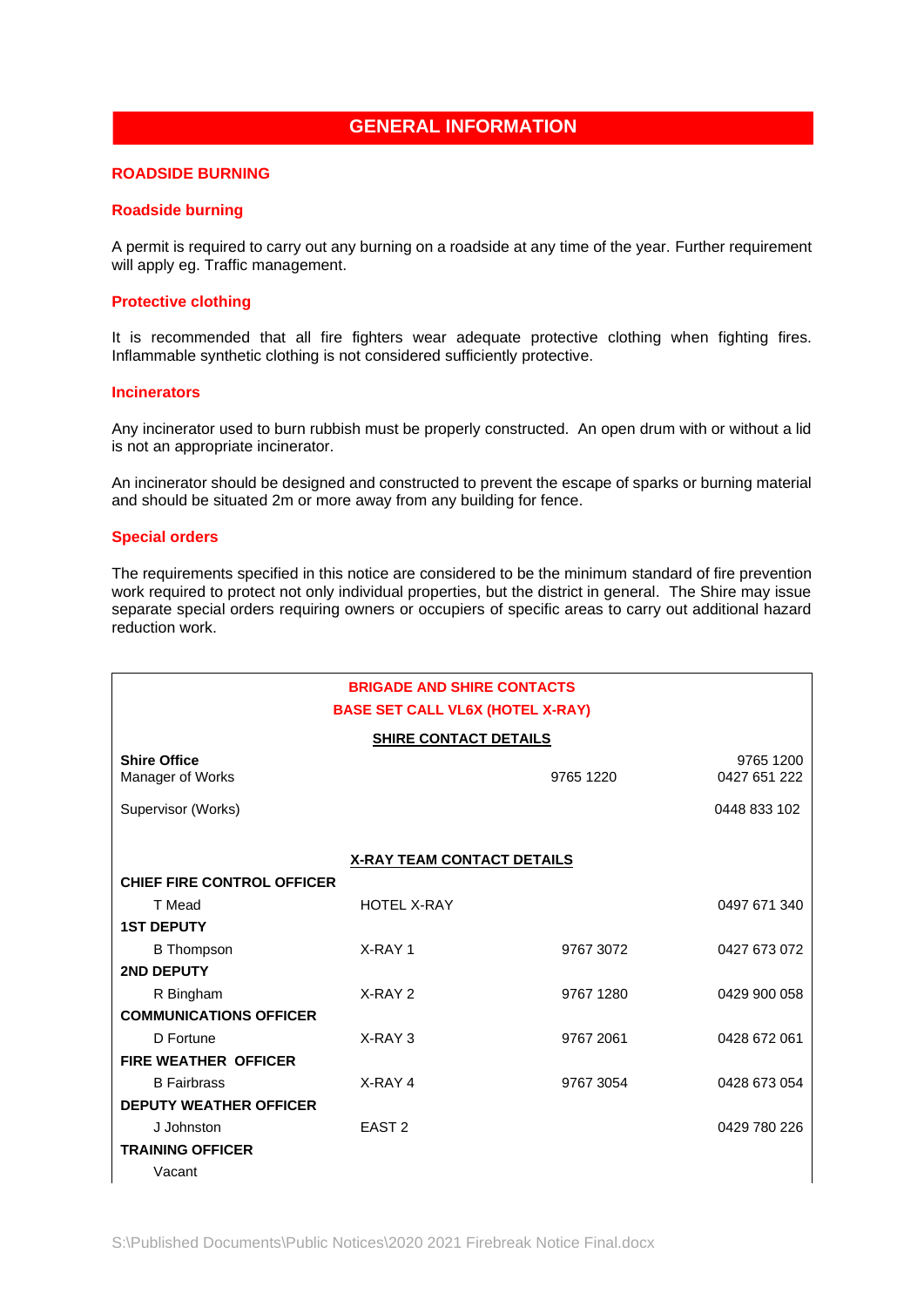| <b>BRIGADE AND SHIRE CONTACTS</b><br><b>BASE SET CALL VL6X (HOTEL X-RAY)</b> |                       |           |              |  |  |  |
|------------------------------------------------------------------------------|-----------------------|-----------|--------------|--|--|--|
|                                                                              |                       |           |              |  |  |  |
| <b>BENJINUP</b>                                                              |                       |           |              |  |  |  |
| <b>FCO</b>                                                                   |                       |           |              |  |  |  |
| D Inglis<br><b>DEPUTY FCO</b>                                                | <b>BENJINUP1</b>      | 9765 1423 | 0418 651 088 |  |  |  |
| D Guazzelli                                                                  | <b>BENJINUP 2</b>     | 9765 1001 | 0487 342 920 |  |  |  |
| <b>BOYUP BROOK (DFES) - Town</b>                                             |                       |           |              |  |  |  |
| <b>FCO</b>                                                                   |                       |           |              |  |  |  |
| G Bogar                                                                      |                       | 9765 1437 | 0418 651 437 |  |  |  |
| <b>CHOWERUP</b>                                                              |                       |           |              |  |  |  |
| <b>FCO</b>                                                                   |                       |           |              |  |  |  |
| <b>B</b> Evans<br><b>DEPUTY FCO</b>                                          | CHOWERUP 1            | 9833 7528 | 0459 337 524 |  |  |  |
| A Hallet                                                                     | CHOWERUP 2            | 9832 3057 | 0437 772 558 |  |  |  |
| <b>DINNINUP</b>                                                              |                       |           |              |  |  |  |
| <b>FCO</b>                                                                   |                       |           |              |  |  |  |
| T Mead<br><b>DEPUTY FCO</b>                                                  | HOTEL - X-RAY         |           | 0497 671 340 |  |  |  |
| W Girando                                                                    | DINNINUP <sub>2</sub> |           | 0428 384 893 |  |  |  |
| <b>EAST BOYUP BROOK</b>                                                      |                       |           |              |  |  |  |
| <b>FCO</b><br>J Ritson                                                       | EAST <sub>1</sub>     | 9765 1010 | 0427 033 010 |  |  |  |
| <b>DEPUTY FCO</b>                                                            |                       |           |              |  |  |  |
| J Johnston                                                                   | EAST <sub>2</sub>     |           | 0429 780 226 |  |  |  |
|                                                                              | <b>GIBBS ROAD</b>     |           |              |  |  |  |
| <b>FCO</b><br>R Bingham                                                      | X-RAY 2               | 9767 1280 | 0429 900 058 |  |  |  |
| <b>DEPUTY FCO</b>                                                            | GIBBS 2               | 9765 1154 |              |  |  |  |
| P Goerling                                                                   |                       |           | 0428 676 730 |  |  |  |
| <b>KENNINUP</b><br><b>FCO</b>                                                |                       |           |              |  |  |  |
| <b>B</b> Skraha<br>DEPUTY FCO                                                | <b>KENNINUP 1</b>     | 9767 3030 | 0428 673 058 |  |  |  |
| N Bagshaw                                                                    | <b>KENNINUP 2</b>     | 9767 1272 | 0428 993 909 |  |  |  |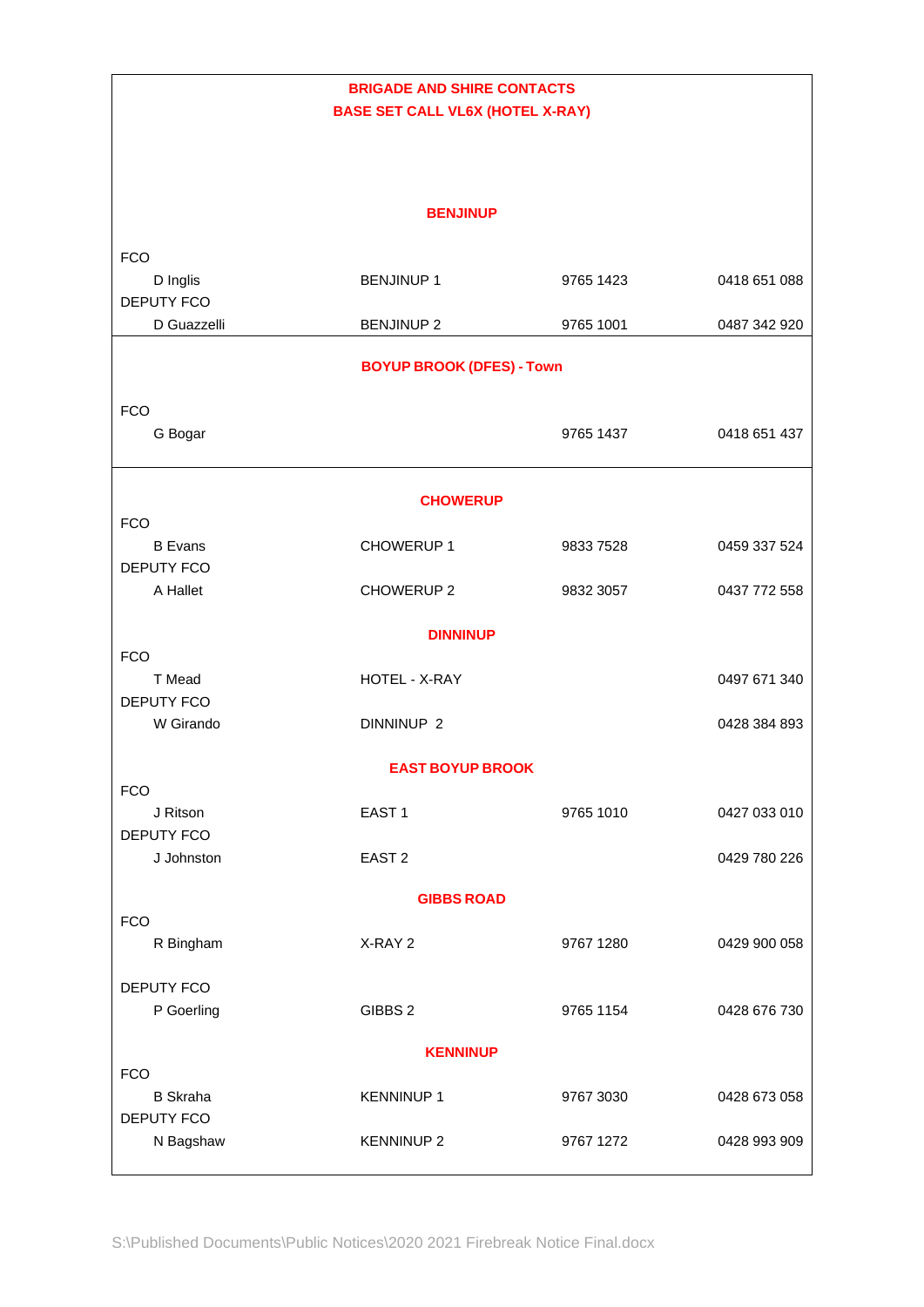| <b>BRIGADE AND SHIRE CONTACTS</b> |                                         |           |              |  |  |
|-----------------------------------|-----------------------------------------|-----------|--------------|--|--|
|                                   | <b>BASE SET CALL VL6X (HOTEL X-RAY)</b> |           |              |  |  |
|                                   |                                         |           |              |  |  |
| <b>FCO</b>                        | <b>KULIKUP</b>                          |           |              |  |  |
| <b>B</b> Fairbrass                | X-RAY 4                                 | 9767 3054 | 0428 673 054 |  |  |
| <b>DEPUTY FCO</b>                 |                                         |           |              |  |  |
| H Bock                            | <b>KULIKUP2</b>                         |           | 0427 439 329 |  |  |
|                                   |                                         |           |              |  |  |
| <b>MAYANUP</b><br><b>FCO</b>      |                                         |           |              |  |  |
| <b>B</b> Creek                    | <b>MAYANUP1</b>                         | 9765 3284 | 0428 158 138 |  |  |
| <b>DEPUTY FCO</b>                 |                                         |           |              |  |  |
| C Coole                           | <b>MAYANUP 2</b>                        | 9765 3101 | 0427 230 851 |  |  |
|                                   |                                         |           |              |  |  |
| <b>FCO</b>                        | <b>McAlinden</b>                        |           |              |  |  |
| D Fortune                         | X-RAY 3                                 | 9767 2061 | 0428 672 061 |  |  |
| <b>DEPUTY FCO</b>                 |                                         |           |              |  |  |
| L Shine                           | MCALINDEN 2                             | 97322 080 | 0428 308 202 |  |  |
|                                   |                                         |           |              |  |  |
|                                   | <b>MICKALARUP/DWALGANUP</b>             |           |              |  |  |
| <b>FCO</b>                        |                                         |           |              |  |  |
| D Chapman                         | MICKALARUP 1                            |           | 0427 673 047 |  |  |
| <b>DEPUTY FCO</b>                 |                                         |           |              |  |  |
| J Forbes                          | MICKALARUP 2                            | 9765 3036 | 0457 903 024 |  |  |
|                                   | <b>NOLLAJUP</b>                         |           |              |  |  |
| <b>FCO</b>                        |                                         |           |              |  |  |
| M Gifford                         | <b>NOLLAJUP1</b>                        | 9764 4040 | 0428 644 040 |  |  |
| DEPUTY FCO                        |                                         |           |              |  |  |
| R Introvigne                      | NOLLAJUP <sub>2</sub>                   | 9764 4082 | 0427 644 082 |  |  |
| <b>SCOTTS BROOK</b>               |                                         |           |              |  |  |
| <b>FCO</b>                        |                                         |           |              |  |  |
| C Caldwell                        | <b>SCOTTS BROOK 1</b>                   |           | 0418 913 531 |  |  |
| <b>DEPUTY FCO</b>                 |                                         |           |              |  |  |
| W Robertson                       | <b>SCOTTS BROOK 2</b>                   |           | 0427 673 090 |  |  |
| <b>TONEBRIDGE</b>                 |                                         |           |              |  |  |
| <b>FCO</b>                        |                                         |           |              |  |  |
| R Tuckett                         | TONE 1                                  | 9769 1036 | 0427 691 010 |  |  |
|                                   |                                         |           |              |  |  |
| DEPUTY FCO                        |                                         |           |              |  |  |
| D Turner                          | TONE <sub>2</sub>                       | 9769 1069 | 0457 603 881 |  |  |
|                                   |                                         |           |              |  |  |
|                                   | <b>TWEED</b>                            |           |              |  |  |
| <b>FCO</b>                        |                                         |           |              |  |  |
| C Connop                          | TWEED 1                                 | 9761 7536 | 0428 617 536 |  |  |

S:\Published Documents\Public Notices\2020 2021 Firebreak Notice Final.docx